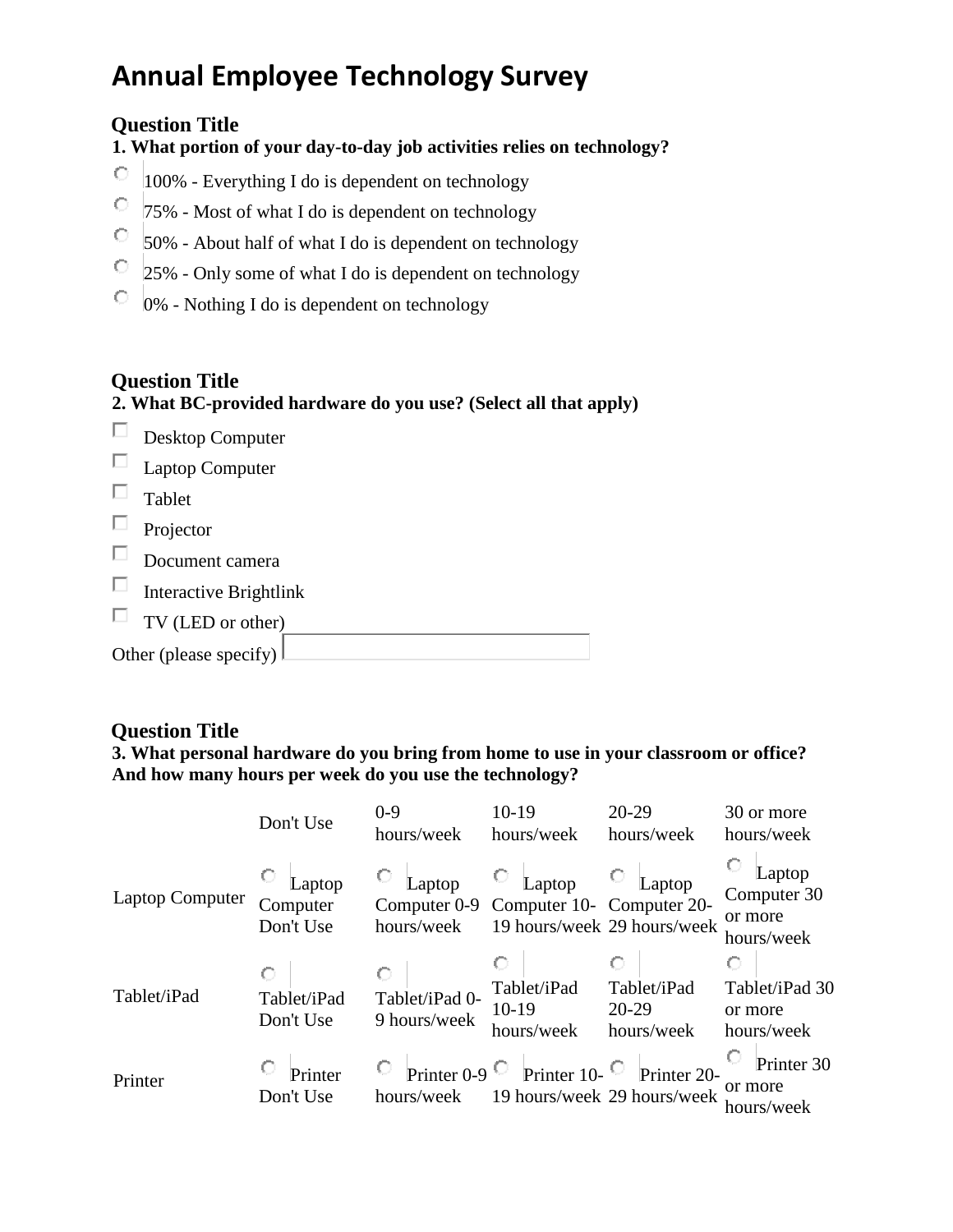|                                                                                 | Don't Use                                                          | $0 - 9$<br>hours/week                                            | $10-19$<br>hours/week                              | $20-29$<br>hours/week                                                                                                                      | 30 or more<br>hours/week                                                                        |
|---------------------------------------------------------------------------------|--------------------------------------------------------------------|------------------------------------------------------------------|----------------------------------------------------|--------------------------------------------------------------------------------------------------------------------------------------------|-------------------------------------------------------------------------------------------------|
| Projector                                                                       | Projector<br>Don't Use                                             | Projector<br>$0-9$<br>hours/week                                 | Projector<br>$10-19$<br>hours/week                 | Projector<br>$20 - 29$<br>hours/week                                                                                                       | Projector<br>30 or more<br>hours/week                                                           |
| Remote clicker<br>(for forwarding)<br>PowerPoint slides, PowerPoint<br>$etc.$ ) | Remote<br>clicker (for<br>forwarding<br>slides, etc.)<br>Don't Use | Remote<br>clicker (for<br>forwarding<br>PowerPoint<br>hours/week | Remote<br>clicker (for<br>forwarding<br>PowerPoint | Remote<br>clicker (for<br>forwarding<br>PowerPoint<br>slides, etc.) 0-9 slides, etc.) 10- slides, etc.) 20-<br>19 hours/week 29 hours/week | Remote<br>clicker (for<br>forwarding<br>PowerPoint<br>slides, etc.) 30<br>or more<br>hours/week |
| Other (please specify)                                                          |                                                                    |                                                                  |                                                    |                                                                                                                                            |                                                                                                 |

### **Question Title**

### **4. What software do you use?**

- $\Box$ Microsoft Word
- $\Box$ Microsoft Excel
- $\Box$  Microsoft PowerPoint
- Microsoft Access
- $\Box$  Other Microsoft Office Applications
- Adobe Acrobat
- $\Box$  Adobe Reader
- $\square$  SPSS or another statistical software package
- $\hfill \Box$  Banner
- Reporting Tool (ODS, Cognos, etc.)
- $\square$  Canvas
- $\Box$ Sharepoint
- $\quad \Box$  DegreeWorks
- Online transcripts (Hershey, OnBase, etc.)
- $\Box$  SARS Alert
- $\Box$ Smart Notebook
- $\Box$ Canvas Plugins (i.e. Proctorio, TurnItIn, etc.)

Other or Assisstive Technology (please specify)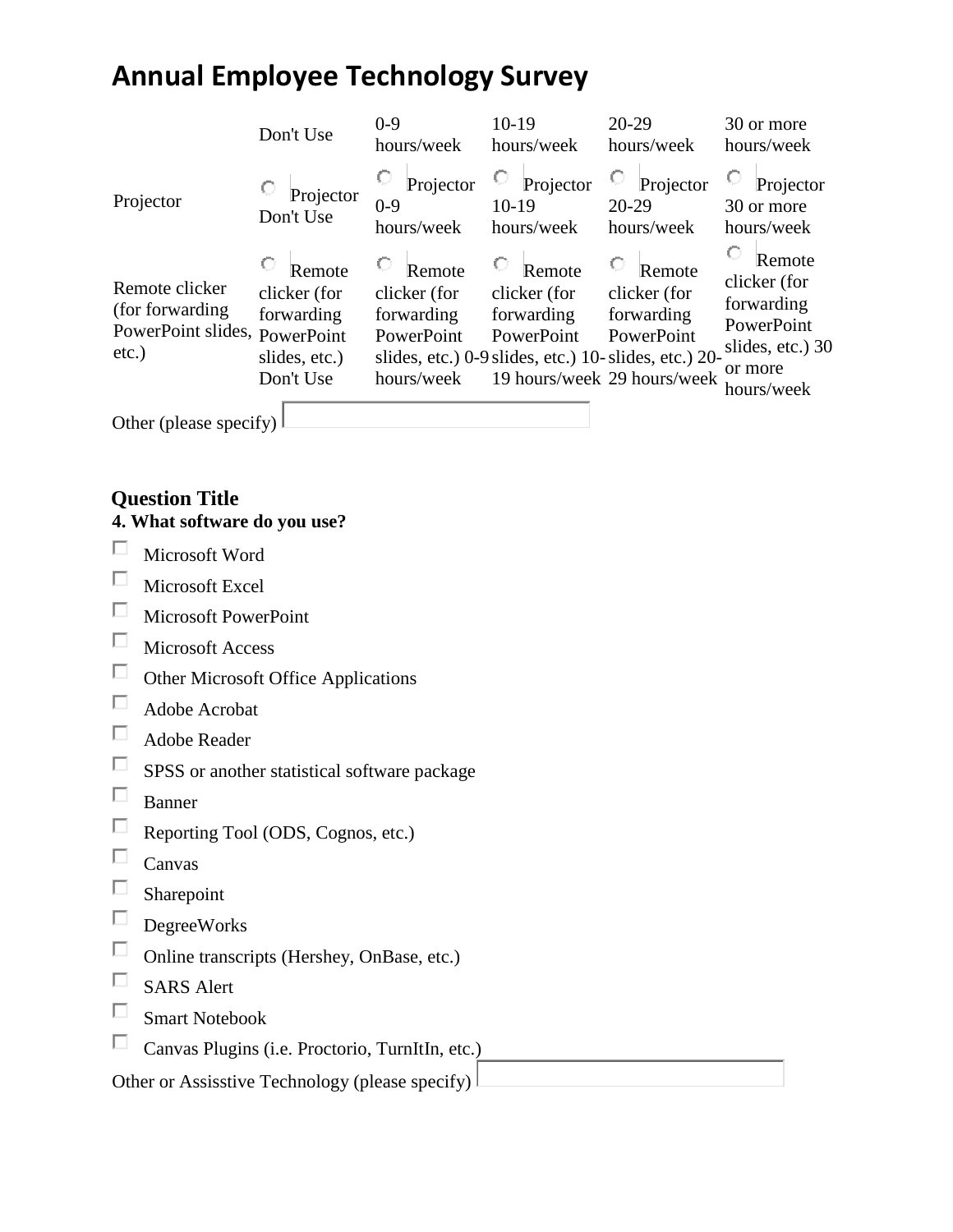## **Question Title**

**5. When using technology in the classroom, do you prefer using a projector or TV for presentations? w 0** 

- $\overline{\phantom{a}}$  Projector
- $\circ$  TV

### **Question Title 6. How much do you agree or disagree with the following statements?**

|                                                                                      | <b>Strongly Agree</b>                                                                                       | Agree                                                                                                       | Disagree                                                                                                        | <b>Strongly Disagree</b>                                                                                                                                         |
|--------------------------------------------------------------------------------------|-------------------------------------------------------------------------------------------------------------|-------------------------------------------------------------------------------------------------------------|-----------------------------------------------------------------------------------------------------------------|------------------------------------------------------------------------------------------------------------------------------------------------------------------|
| I am confident in<br>my ability to use<br>the technology I<br>currently use          | in my ability to<br>I currently use<br><b>Strongly Agree</b>                                                | I am confident $\overline{C}$ I am confident $\overline{C}$<br>in my ability to<br>I currently use<br>Agree | I am confident $\bigcirc$<br>in my ability to<br>I currently use<br>Disagree                                    | I am confident<br>in my ability to<br>use the technology use the technology use the technology use the technology<br>I currently use<br><b>Strongly Disagree</b> |
| [Faculty:] I know<br>how to use<br>technology to<br>achieve my course<br><b>SLOs</b> | О<br>[Faculty:] I<br>know how to use<br>technology to<br>achieve my course<br><b>SLOs Strongly</b><br>Agree | [Faculty:] I<br>know how to use<br>technology to<br><b>SLOs Agree</b>                                       | [Faculty:] I<br>know how to use<br>technology to<br>achieve my course achieve my course<br><b>SLOs Disagree</b> | [Faculty:] I<br>know how to use<br>technology to<br>achieve my course<br><b>SLOs Strongly</b><br>Disagree                                                        |
| The technology I<br>currently use is<br>up-to-date and<br>well-maintained            | The<br>technology I<br>currently use is<br>up-to-date and<br>well-maintained<br><b>Strongly Agree</b>       | The<br>technology I<br>currently use is<br>up-to-date and<br>well-maintained<br>Agree                       | The<br>technology I<br>currently use is<br>up-to-date and<br>well-maintained<br>Disagree                        | The<br>technology I<br>currently use is<br>up-to-date and<br>well-maintained<br><b>Strongly Disagree</b>                                                         |
| The technology I<br>currently use is<br>imperative to my<br>job function             | The<br>technology I<br>currently use is<br>imperative to my<br>job function<br><b>Strongly Agree</b>        | The<br>technology I<br>currently use is<br>imperative to my<br>job function Agree                           | The<br>technology I<br>currently use is<br>imperative to my<br>job function<br>Disagree                         | The<br>technology I<br>currently use is<br>imperative to my<br>job function<br><b>Strongly Disagree</b>                                                          |
| I would achieve<br>better outcomes if<br>I had new or<br>improved<br>technology      | I would<br>achieve better<br>outcomes if I had<br>new or improved<br>technology<br><b>Strongly Agree</b>    | I would<br>achieve better<br>outcomes if I had<br>new or improved<br>technology Agree                       | I would<br>achieve better<br>outcomes if I had<br>new or improved<br>technology<br>Disagree                     | I would<br>achieve better<br>outcomes if I had<br>new or improved<br>technology<br><b>Strongly Disagree</b>                                                      |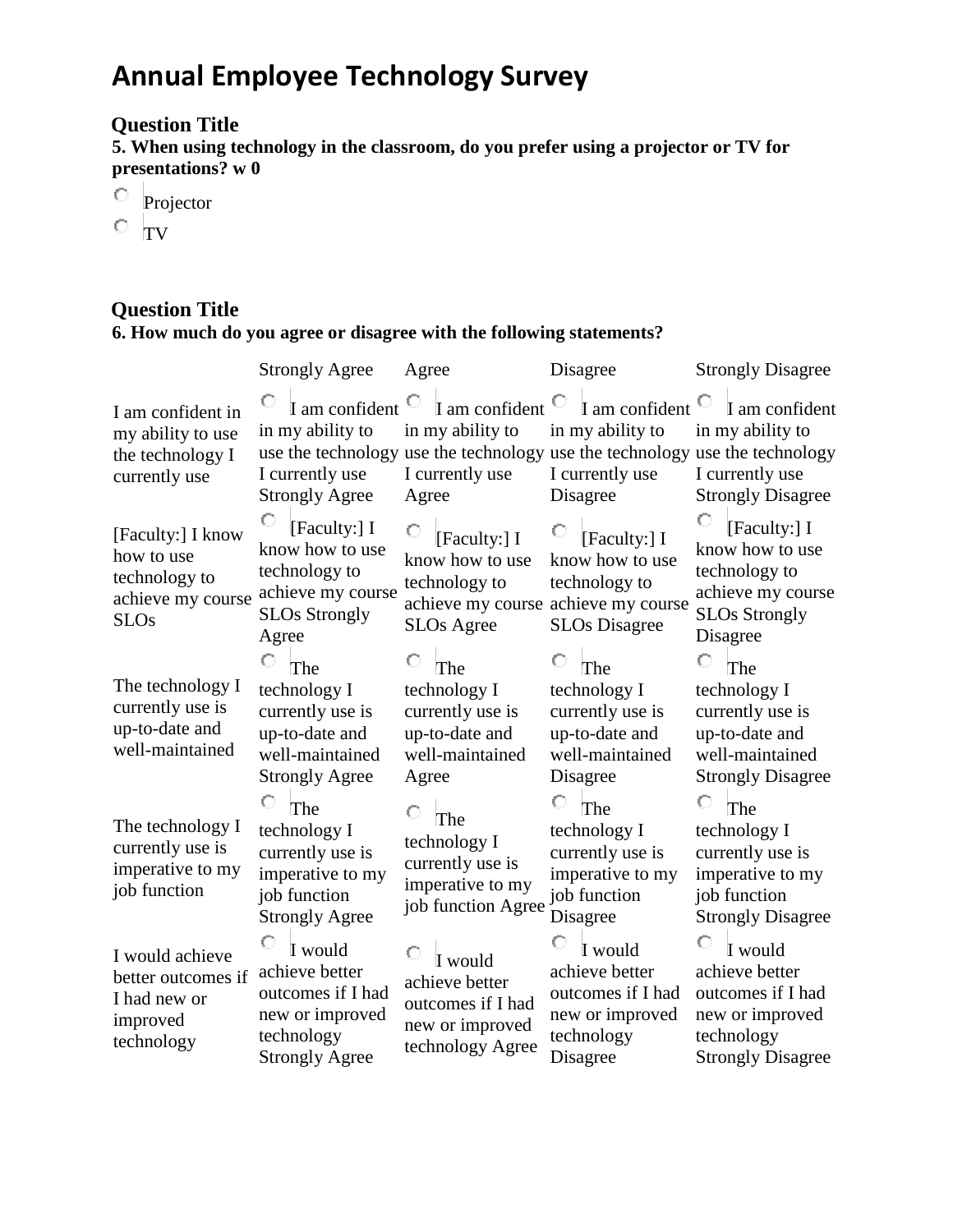|                                                         | <b>Strongly Agree</b>                                                          | Agree                                                                                  | Disagree                                                                                                               | <b>Strongly Disagree</b>                                                           |
|---------------------------------------------------------|--------------------------------------------------------------------------------|----------------------------------------------------------------------------------------|------------------------------------------------------------------------------------------------------------------------|------------------------------------------------------------------------------------|
| I know how to<br>request new<br>technology              | I know how to $\bigcirc$<br>request new<br>technology<br><b>Strongly Agree</b> | I know how to<br>request new<br>technology Agree                                       | I know how to $\heartsuit$<br>request new<br>technology<br>Disagree                                                    | I know how to<br>request new<br>technology<br><b>Strongly Disagree</b>             |
| I know how to<br>request technology<br>support          | request technology<br>support Strongly<br>Agree                                | support Agree                                                                          | I know how to $\circ$ I know how to $\circ$ I know how to<br>request technology request technology<br>support Disagree | $\overline{C}$ I know how to<br>request technology<br>support Strongly<br>Disagree |
| I receive<br>technology<br>support when I<br>request it | I receive<br>technology<br>support when I<br>request it Strongly<br>Agree      | $\overline{\phantom{a}}$ I receive<br>technology<br>support when I<br>request it Agree | $\circ$ I receive<br>technology<br>support when I<br>request it Disagree                                               | I receive<br>technology<br>support when I<br>request it Strongly<br>Disagree       |
| I receive the<br>technology<br>support I need           | I receive the<br>technology<br>support I need<br><b>Strongly Agree</b>         | I receive the<br>technology<br>support I need<br>Agree                                 | I receive the<br>technology<br>support I need<br>Disagree                                                              | I receive the<br>technology<br>support I need<br><b>Strongly Disagree</b>          |

#### **Question Title**

**7. If you think you would benefit from new technology, please explain. (Please be specific: what technology do you think should be obtained? How would that technology help you in your job? How is it different from technology currently in use?)**



### **Question Title**

**8. If you think BC as a whole would benefit from new technology, please explain. (Please be specific: what technology do you think should be obtained? How would that technology help BC achieve its goals? How is it different from technology currently in use?)**